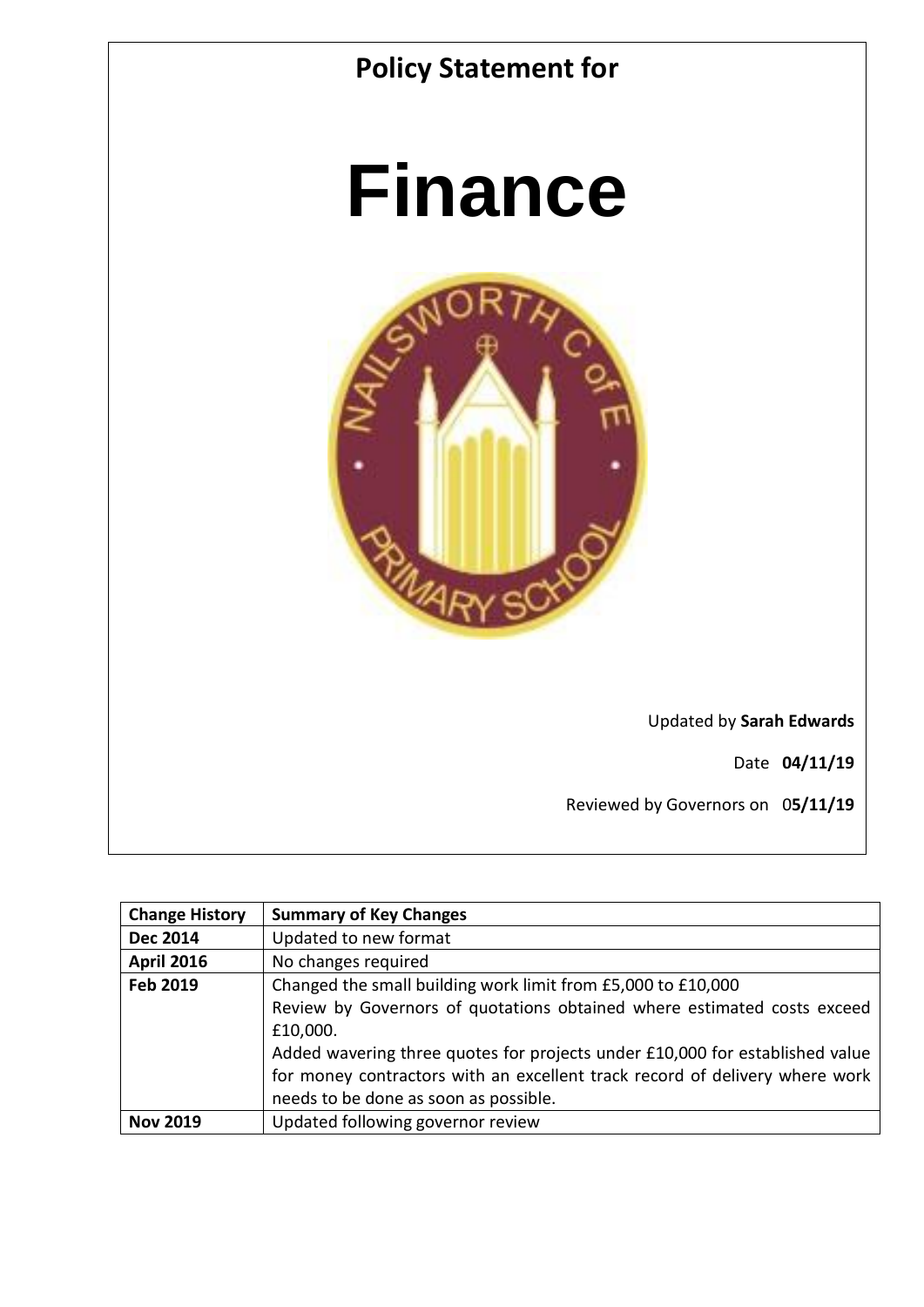# **Contents**

| 1. | <b>Budgets</b>     |                                            | 3  |
|----|--------------------|--------------------------------------------|----|
|    | 1.1                | <b>Budget construction</b>                 | 3  |
|    | 1.2                | Budgetary control and monitoring           | 4  |
| 2. | Payroll            |                                            | 5  |
|    | 2.1                | Starters/variations/leavers                | 6  |
|    | 2.2                | <b>Claim Forms</b>                         | 6  |
|    | 2.3                | Checking of payroll data                   | 6  |
|    | 2.4                | Pay-related expenses                       | 7  |
|    | 2.5                | Supply teachers                            | 7  |
| 3. | <b>School Fund</b> |                                            | 7  |
|    | 3.1                | Accounts                                   | 7  |
|    | 3.2                | Signatories                                | 7  |
|    | 3.3                | Final accounts and audit                   | 8  |
| 4. | Assets             |                                            | 8  |
|    | 4.1                | Inventory                                  | 8  |
|    | 4.2                | Off site register                          | 9  |
| 5. | Income             |                                            | 9  |
|    | 5.1                | Income                                     | 9  |
|    | 5.2                | Cash income                                | 10 |
|    | 5.3                | <b>BACS Income</b>                         | 10 |
|    | 5.4                | <b>Banking</b>                             | 10 |
|    | 5.5                | Charging policy                            | 11 |
|    | 5.6                | Donations                                  | 11 |
|    | 5.7                | Official capitation and School Fund income | 11 |
|    | 5.8                | Cash and Cheques received from pupils      | 11 |
|    | 5.0                | Security of receipt books and tickets      | 11 |

6. Purchasing 12

| Owner:                  | Resources Committee   | Delegated To       | <b>Business Manager</b> |
|-------------------------|-----------------------|--------------------|-------------------------|
| <b>Review Frequency</b> | Three Years           | Updated            | Nov 2019                |
| Version <sup>'</sup>    | 1.0                   | <b>Next Review</b> | Nov 2022                |
| <b>Review Author</b>    | Sarah Edwards & Peter | Published on       | Jan 2020                |
|                         | Holmes                | Website            |                         |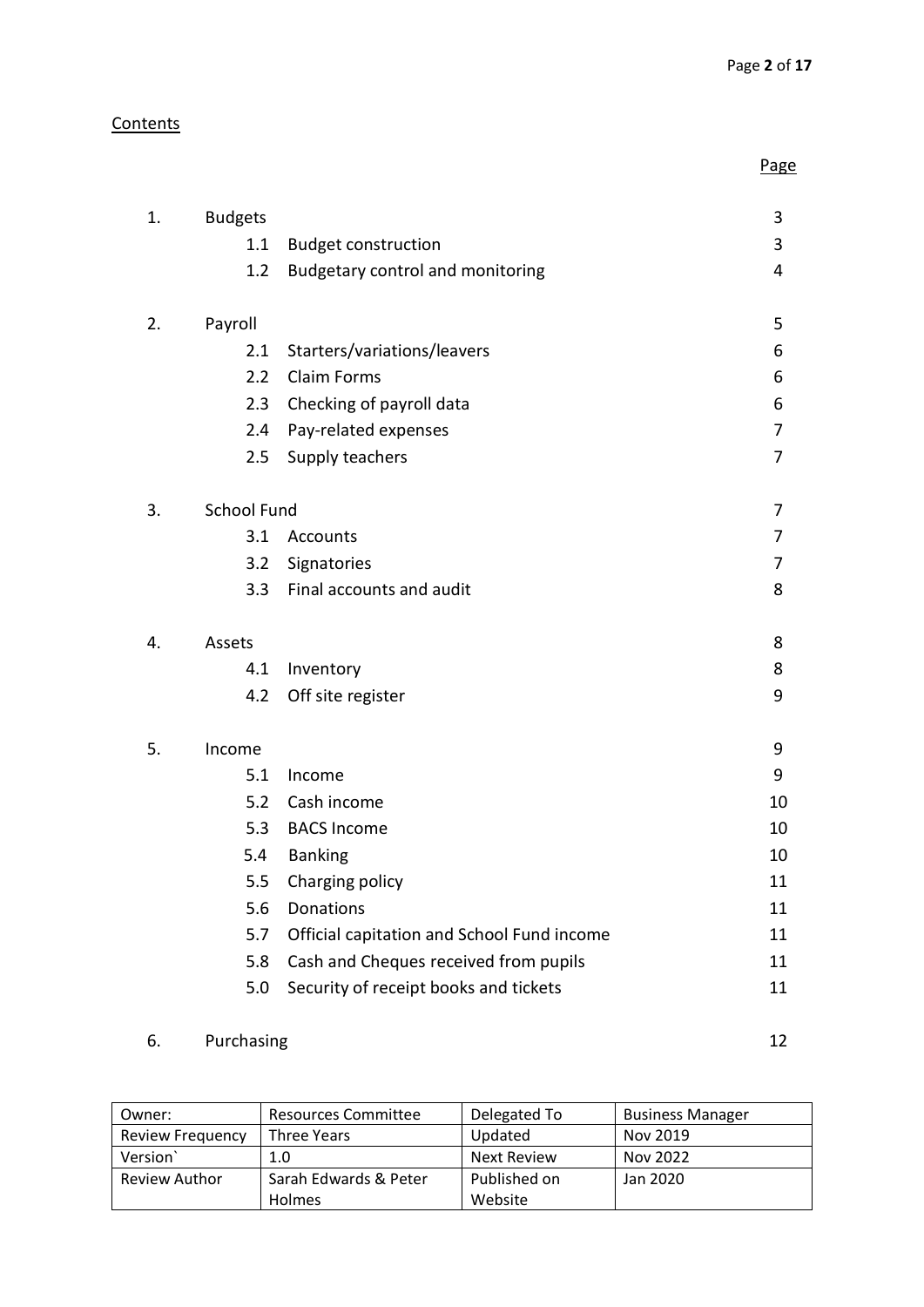|    |     | 6.1 Ordering                    | 12 |
|----|-----|---------------------------------|----|
|    |     | 6.2 Quotations/tenders          | 13 |
|    | 6.3 | Governor involvement            | 13 |
|    | 6.4 | Receipt of goods                | 13 |
|    | 6.5 | Invoice check and authorisation | 13 |
|    | 6.6 | Petty cash                      | 14 |
|    |     |                                 |    |
| 7. |     | Register of Interests           | 14 |
|    | 7.1 | Persons to be included          | 14 |
|    | 7.2 | Interests to be recorded        | 15 |

## **1. Budgets**

## 1.1 Budget construction

The Head Teacher is responsible for the detailed preparation of an annual school budget which addresses the strategic aims and targets established by the Governing Body. In constructing the budget, the Head must take account of priorities identified in the School Development / Improvement Plan, incorporating specific costs as detailed in the plan. In producing the budget, the Head should consult with other members of staff as appropriate to ascertain detailed requirements and cost pressures for the coming the year.

The Resources Committee should meet in the Autumn term to consider a broad budget strategy. In order to determine appropriate expenditure levels, the committee should consider the overall level of income expected from local authority budget, grants and school generated income, together with any anticipated balance to be carried forward into the following financial year.

Detailed formulation of the budget should take place in Spring term, and the Resources Committee should approve the detailed budget plan following receipt of the final local authority budget allocation issued in February. The full Governing Body must subsequently approve the full budget and minute this approval. The approved Governors Budget Plan spreadsheet template must then be submitted to the Schools Finance Team, along with a signed statement by the Chair of Governors, by the required mid-May deadline.

| Owner:                  | Resources Committee   | Delegated To | <b>Business Manager</b> |
|-------------------------|-----------------------|--------------|-------------------------|
| <b>Review Frequency</b> | <b>Three Years</b>    | Updated      | Nov 2019                |
| Version <sup>'</sup>    | 1.0                   | Next Review  | Nov 2022                |
| <b>Review Author</b>    | Sarah Edwards & Peter | Published on | Jan 2020                |
|                         | <b>Holmes</b>         | Website      |                         |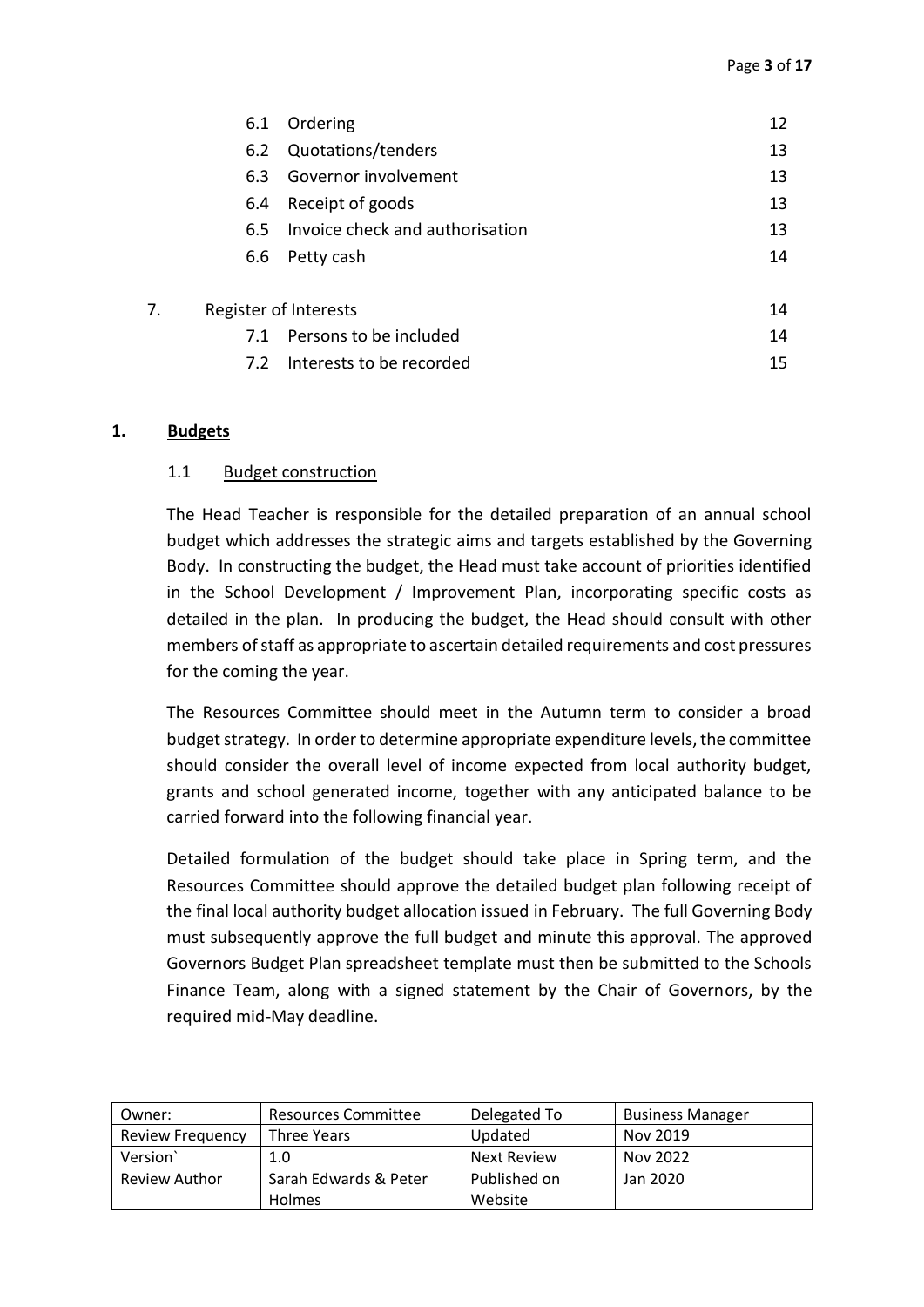Total budgeted expenditure should not exceed the total anticipated in-year income plus or minus any balance brought forward from the previous year. If it appears that a deficit position cannot be avoided, the Head and Chair of Governors must inform the Schools Finance Team immediately as the local authority must approve a Deficit Repayment Agreement (DRA) involving an appropriate recovery plan. Please refer to the Scheme for Financing Schools for further information on DRAs:

## <http://www.gloucestershire.gov.uk/schoolsnet/index.cfm?articleid=19626>

In constructing the detailed budget, factors for consideration include:-

- current and previous year's expenditure levels on individual budget headings
- staff pay awards and increments, and known changes
- anticipated price inflation
- changes in the supply of services and contracts (traded services, utilities etc.).
- changing School Development Plan priorities
- any anticipated changes in pupil numbers
- the resulting impact on staffing structures

## 1.2 Budgetary control and monitoring

The Head is responsible for regular, detailed control of the school budget and this role will require appropriate monthly reports from the school's accounting system. The Head may assign budgetary control of individual budget headings to other members of staff, however the Head remains ultimately accountable to the Governing Body for these budget headings. Financial reports to the Head and other budget holders, where applicable, should include the following information for each agreed budget heading:-

- total budget for year
- total expenditure and commitments to date
- projected variance

Payroll expenditure data, as notified by local authority payroll prints, must be entered promptly on to the school's accounting system (FMS) each month by the Business Manager

Other, non-pay expenditure, as notified by monthly on-line reports for central schools, must be reconciled promptly to FMS by the Business Manager.

| Owner:                  | Resources Committee   | Delegated To | <b>Business Manager</b> |
|-------------------------|-----------------------|--------------|-------------------------|
| <b>Review Frequency</b> | <b>Three Years</b>    | Updated      | Nov 2019                |
| Version                 | 1.0                   | Next Review  | Nov 2022                |
| Review Author           | Sarah Edwards & Peter | Published on | Jan 2020                |
|                         | Holmes                | Website      |                         |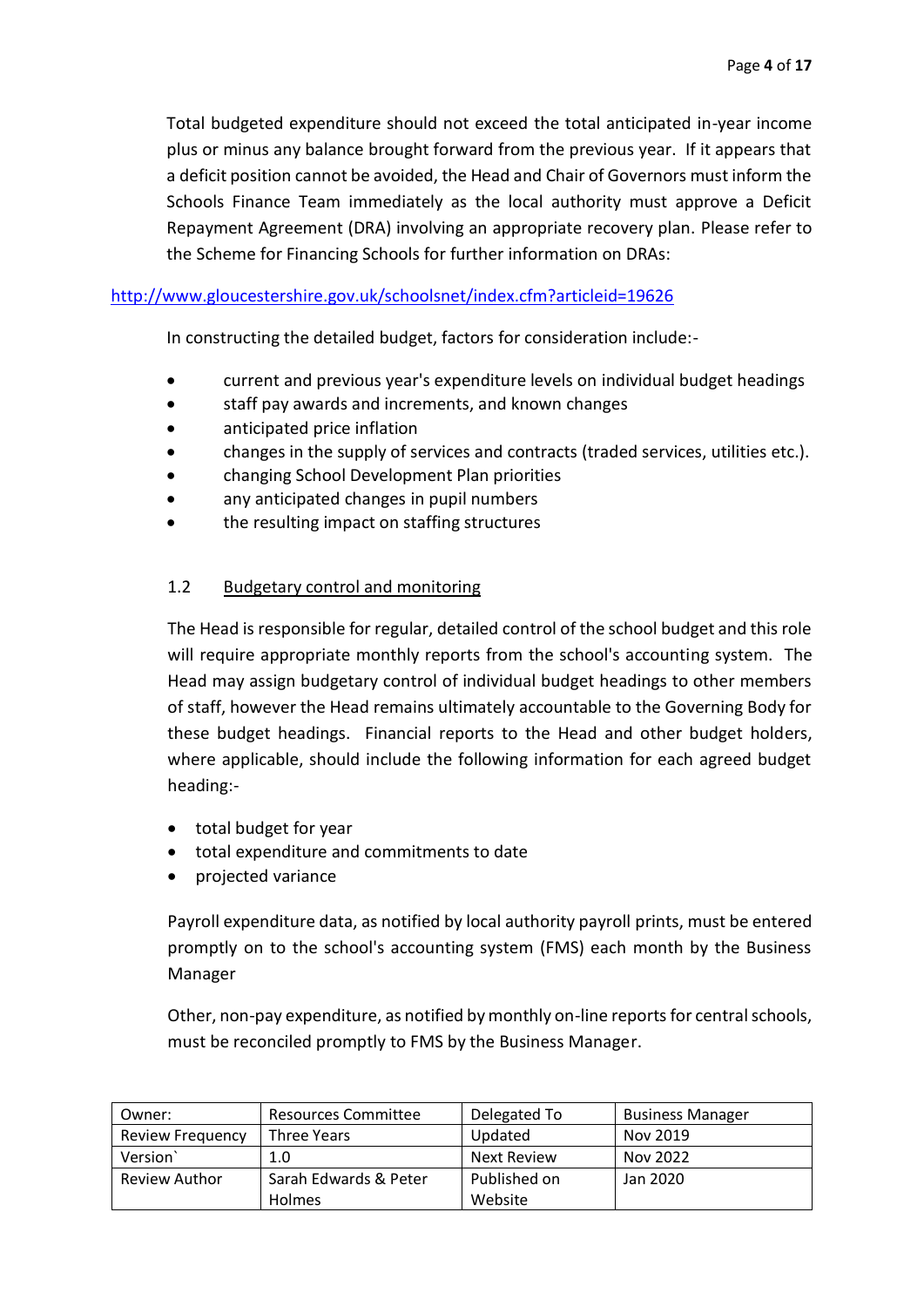It may be appropriate to action adjustments to the original budget (virements) during the year, for example as a result of additional income, new costs or changing national priorities etc. The Head is empowered to respond to changes to address variances by effecting virements between individual budget headings.

Where new or unplanned expenditure is necessary, the following individual virement authorisation limits are:-

| $\bullet$ up to £1,000     | - Head (and subsequently reported to full Governing |              |
|----------------------------|-----------------------------------------------------|--------------|
|                            | Body)                                               |              |
| $\bullet$ £1,000 - £14,999 | - Resources Committee                               | $\mathbf{H}$ |
| $\bullet$ £15,000 and over | - Full Governing Body                               |              |
|                            |                                                     |              |

Virements, once approved, must be promptly recorded in FMS to keep the approved budget up to date.

The Head should present detailed budget monitoring statements to the Resources Committee on at least a termly basis. The Resources Committee should then consider and challenge these statements as necessary, with the Head will providing explanations for any significant variances identified. The Chair of the Resources Committee should then report termly to the full Governing Body, identifying any significant budgetary issues and any remedial action taken or needed, and any policy decisions needed.

When the accounts for each financial year are closed, a final statement from FMS must be presented to the next meeting of the Finance Committee.

For further guidance on school's roles and responsibilities please refer to the SFVS with supporting notes.

[Gloucestershire Schoolsnet -](http://www.gloucestershire.gov.uk/schoolsnet/index.cfm?articleid=20622) SFVS

#### **2. Payroll**

The School uses the Council's payroll service. Schools using GCC payroll and HR services should refer to the Business Service Centre Schoolsnet pages for general information and guidance (please note you will require your school's assigned log-in and password to access some of the information on Schoolsnet):

| Owner:                  | Resources Committee   | Delegated To | <b>Business Manager</b> |
|-------------------------|-----------------------|--------------|-------------------------|
| <b>Review Frequency</b> | <b>Three Years</b>    | Updated      | Nov 2019                |
| Version                 | 1.0                   | Next Review  | Nov 2022                |
| <b>Review Author</b>    | Sarah Edwards & Peter | Published on | Jan 2020                |
|                         | Holmes                | Website      |                         |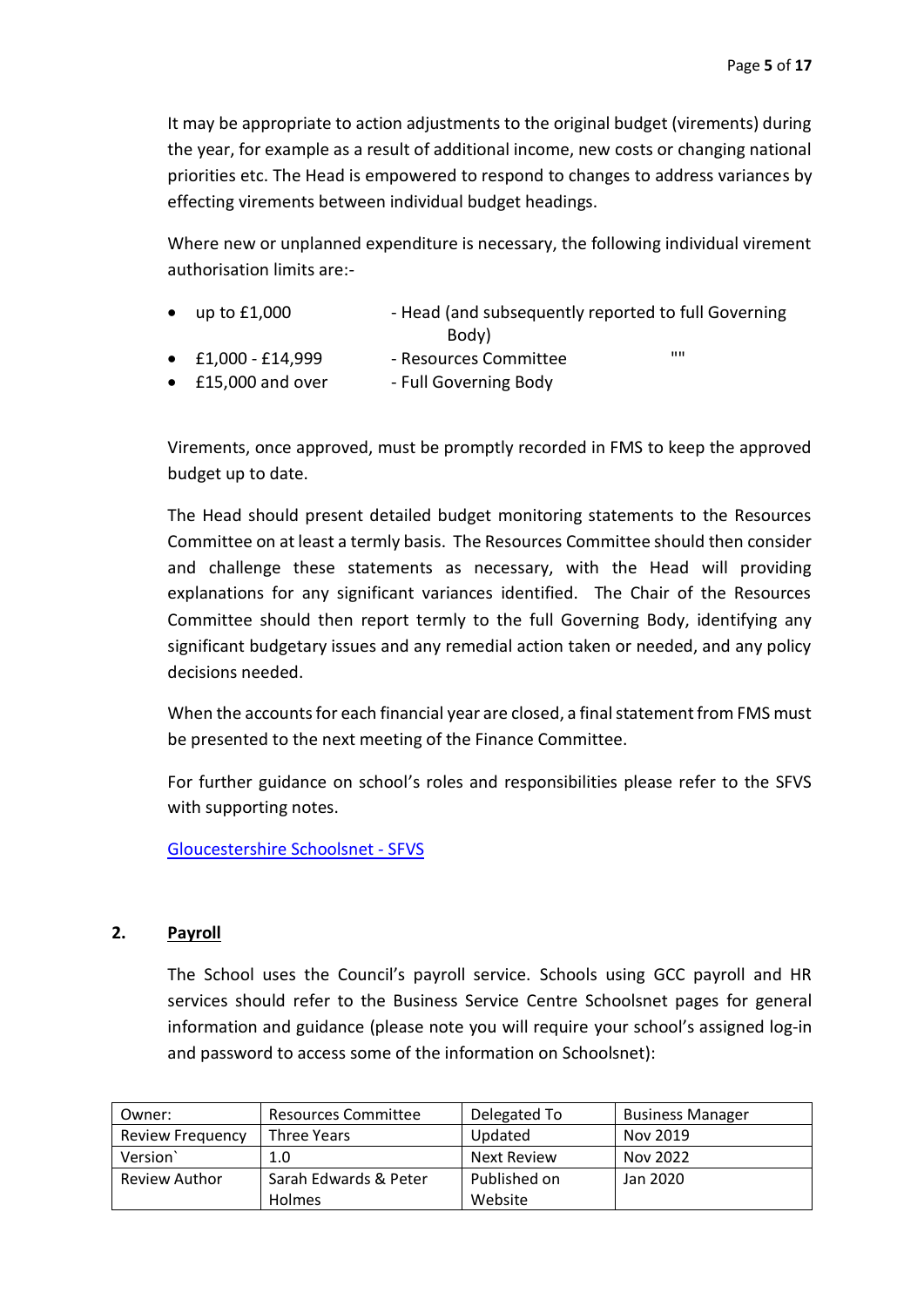## <http://www.gloucestershire.gov.uk/schoolsnet/index.cfm?articleid=20450>

The school uses the Eforms service to inform GCC's payroll (SAP system) of the staff changes required ie Starters, leavers, variations, claims etc.

## 2.1 Starters/variations/leavers

The relevant forms for the following are on on Schoolsnet:

- setting up new employees on the payroll (starters)
- effecting variations to pay
- taking existing employees off the payroll (leavers)

[http://www.gloucestershire.gov.uk/schoolsnet/index.cfm?articleid=96385](http://www.gloucestershire.gov.uk/schoolsnet/index.cfm?articleid=96385%20)

They must be checked and actioned on SAP by the Business Manager and authorised on SAP by the Head. Completed forms must be filed in staff personnel folders. Any forms that relate to the Business Manager must be signed by the Head, and forms that relate to the Head must be signed by the Chair of Governors.

Any of the above changes must be promptly recorded into the SIMS Personnel system to ensure that staff commitments feed correctly into FMS.

2.2 Claim Forms for Supply hours, additional Support staff hours etc The relevant forms for the following are found on Schoolsnet:

- Teaching Supply hours / Additional Teacher hours
- Additional Support Staff hours

One form per calendar month should be used and all forms should be completed and signed by the member of staff.

All relevant claim forms submitted must be checked initially by the Business Manager and actioned on SAP, and then authorised by the Head on the SAP system by the monthly GCC pay deadline. Authorised claim forms must be filed in staff personnel folders.

2.3 Checking of payroll data

| Owner:                  | Resources Committee   | Delegated To       | <b>Business Manager</b> |
|-------------------------|-----------------------|--------------------|-------------------------|
| <b>Review Frequency</b> | <b>Three Years</b>    | Updated            | Nov 2019                |
| Version                 | 1.0                   | <b>Next Review</b> | Nov 2022                |
| Review Author           | Sarah Edwards & Peter | Published on       | Jan 2020                |
|                         | Holmes                | Website            |                         |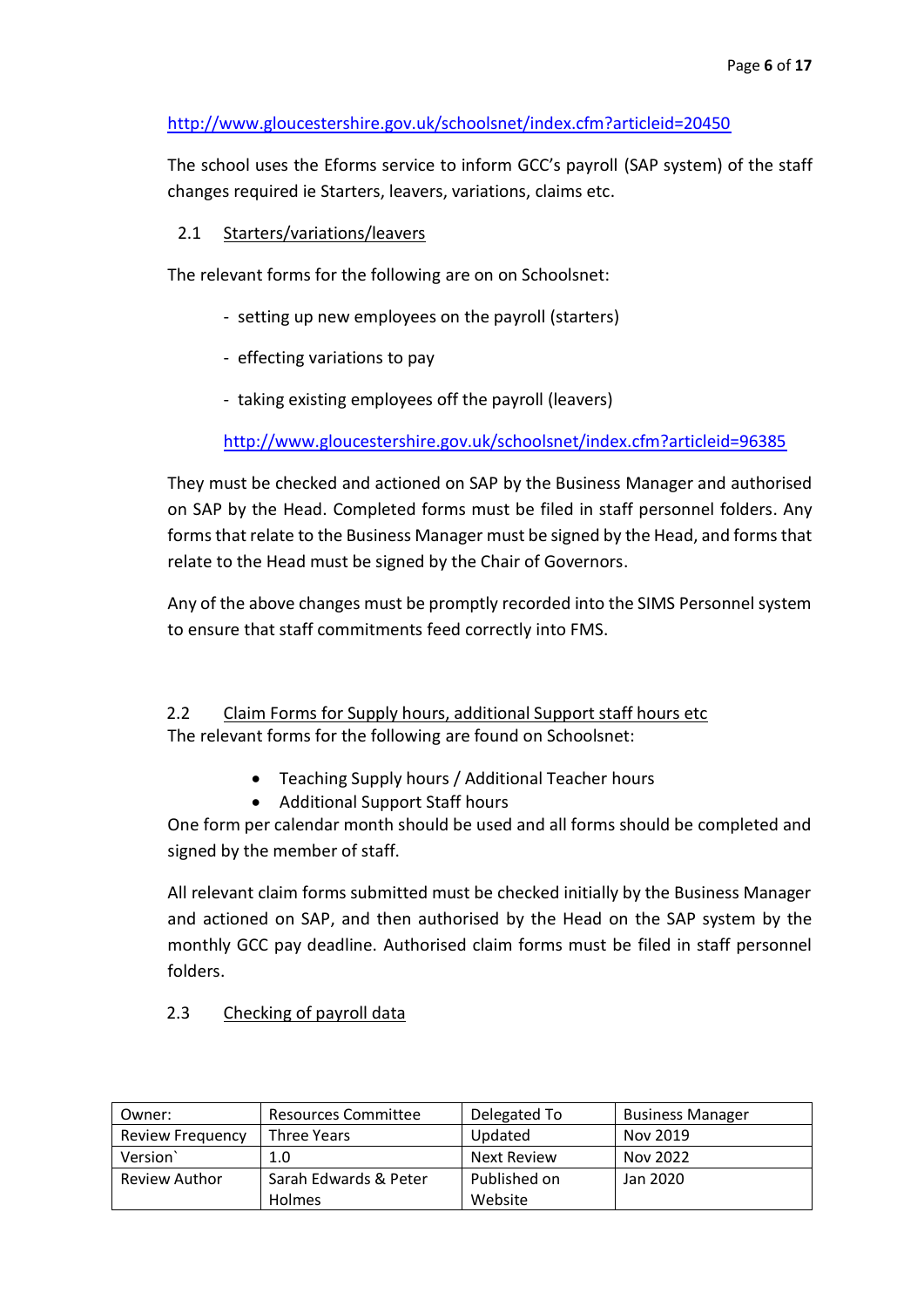Payroll data (PY14) is received monthly from Shire Hall (via secure website) and must be scrutinised by:

- the Head, to ensure all employees are recognised, and pay appears reasonable (no detailed check)
- the Business Manager, to check accuracy of salary and expense payments, and action monthly reconciliation.

## 2.4 Pay-related expenses

All pay-related expenses must be processed through the payroll system (SAP). Payrelated expenses must never be paid via petty cash, or by the creditor payment system. If any doubt exists about whether an item should be processed via the payroll system, the Financial Administration section at the Business Service Centre must be contacted for advice (Tel: 01452 425888).

<http://www.gloucestershire.gov.uk/schoolsnet/index.cfm?articleid=96383>

## 2.5 Supply teachers

The Governing Body will decide, on the basis of advice from the Head, whether supply teacher insurance cover shall be taken out, and the extent of the cover. All claims submitted by supply teachers must be authorised (signed) by the Head, or in his absence, the Deputy Head. Reimbursement claims must be submitted on a monthly basis by the Business Manager through the payroll system (SAP). The Business Manager must check on a monthly basis that correct amounts have been charged as per the PY14 and Autorec expenditure printouts.

## **3. School Fund**

## 3.1 Accounts

The income of the school Fund is to be maintained on a day to day basis by the School Secretary, who lists all income in the School Fund Day Book. All income and expenditure will be entered promptly in the accounts by the Business Manager. A bank reconciliation will be performed monthly when bank statements are received, between the balance as per the accounting record and the balance as per bank statements.

## 3.2 Signatories

| Owner:                  | Resources Committee   | Delegated To | <b>Business Manager</b> |
|-------------------------|-----------------------|--------------|-------------------------|
| <b>Review Frequency</b> | <b>Three Years</b>    | Updated      | Nov 2019                |
| Version                 | 1.0                   | Next Review  | Nov 2022                |
| <b>Review Author</b>    | Sarah Edwards & Peter | Published on | Jan 2020                |
|                         | <b>Holmes</b>         | Website      |                         |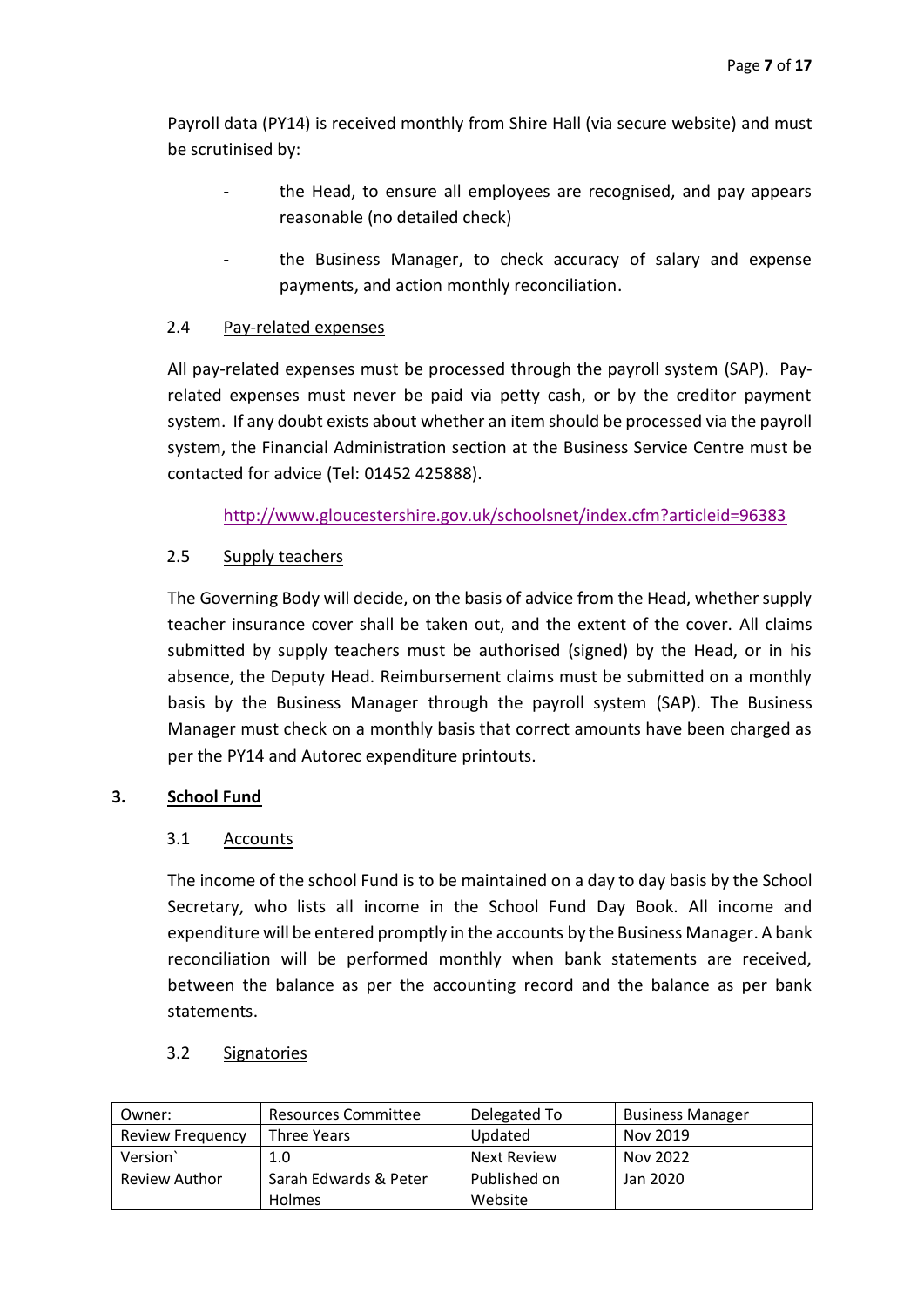The following are allowed to sign cheques on the bank account:-

- Head
- Deputy Head
- Chair of Governors
- Chair of Resources Committee

There must be two signatures on each cheque.

#### 3.3 Final accounts and audit

Final accounts are prepared at the end of the School Fund financial year by the Business Manager. The accounts will be audited by an auditor appointed by the full Governing Body. The auditor will not be a member of the Governing Body. In appointing an auditor and operating the Fund, the Governors will follow the instructions laid down in the County Council's Manual on Unofficial Funds.

<http://www.gloucestershire.gov.uk/schoolsnet/index.cfm?articleid=19607>

The audited accounts should be presented to the full Governing Body for approval. Governors' approval must be recorded in the minutes of the meeting. Once approved, the Clerk to the Governing Body will return the requested FN12 form the Schools Finance Team.

School Fund monies must be kept, and recorded, separately from the school's capitation monies and securely held.

## **4. Assets**

#### 4.1 Inventory

The portable, desirable, attractive assets of the school, as well as any assets of intrinsic value (e.g. antiques) will be recorded in the school's inventory. Full details (make, model, serial number, approximate value) shall be recorded.

The School Secretary is responsible for keeping the inventory up to date by adding new items when they are received into school.

Items up to a value of £50 may be sold or written out of the inventory on the authority of the Head. Over this limit, the Governing Body must authorise and details recorded

| Owner:                  | Resources Committee   | Delegated To | <b>Business Manager</b> |
|-------------------------|-----------------------|--------------|-------------------------|
| <b>Review Frequency</b> | <b>Three Years</b>    | Updated      | Nov 2019                |
| Version                 | 1.0                   | Next Review  | Nov 2022                |
| Review Author           | Sarah Edwards & Peter | Published on | Jan 2020                |
|                         | Holmes                | Website      |                         |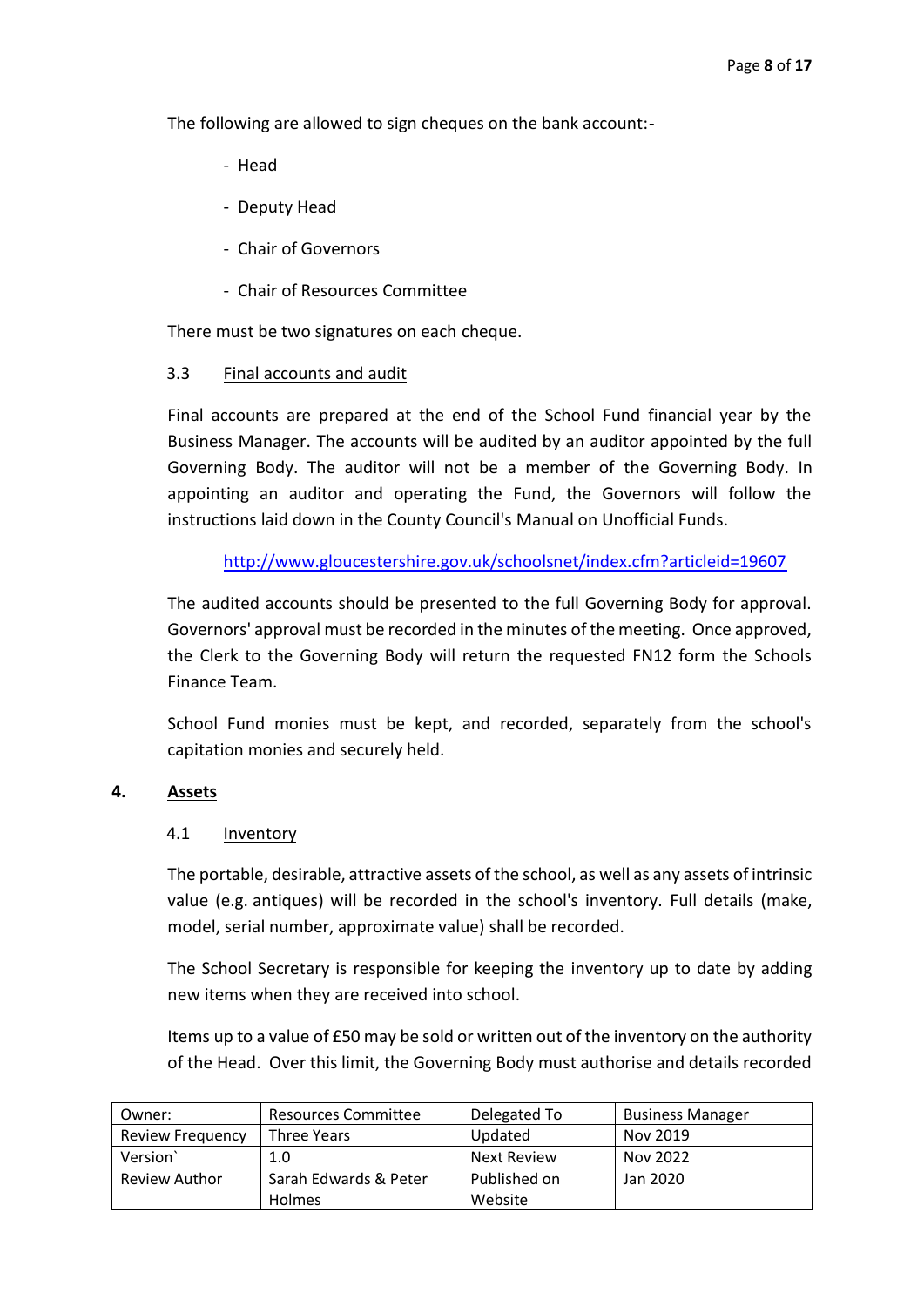in the minutes. Reasons must be recorded in the inventory, together with the Head's signature (up to £50) or the Governors' minute reference (£50 and over). An official receipt for sales income must be issued to the purchaser.

Inventories shall cover all areas of the school, and be arranged on a room-by-room basis. A separate inventory will be maintained to include items which are not allocated to a specific room.

The inventory shall be checked against the actual assets by the Head on an annual basis. Any discrepancies shall be investigated immediately, and if necessary the Governors, Police and the authority's auditors shall be informed. The check shall be evidenced by the checker signing and dating the inventory.

All inventory items should be security marked:

- invisibly with Smart Water, and
- visibly with warning stickers.

## 4.2 Off-site register

Any inventory items taken off-site by members of staff for official purposes must be recorded in a register. The date borrowed, and the signature of the borrower, must be recorded. On the return of the item the date of return will be recorded.

The off-site register does not include the teacher's laptops; these are listed in the inventory and are the responsibility of the teacher named. It is assumed that, due to their nature, they are regularly taken off-site.

#### **5. Income**

5.1 Income (i.e. Where payment for goods/services provided by the school is made after the provision takes place).

An official invoice must be raised by the Business Manager in all cases and sent to the debtor as soon as possible after the provision of the goods/service, and no later than one week after the provision.

Records must be kept of paid and unpaid invoices, and debts must be chased.

Reminders will be sent after the following periods if the debt remains outstanding:-

| Owner:                  | Resources Committee   | Delegated To | <b>Business Manager</b> |
|-------------------------|-----------------------|--------------|-------------------------|
| <b>Review Frequency</b> | <b>Three Years</b>    | Updated      | Nov 2019                |
| Version                 | 1.0                   | Next Review  | Nov 2022                |
| <b>Review Author</b>    | Sarah Edwards & Peter | Published on | Jan 2020                |
|                         | Holmes                | Website      |                         |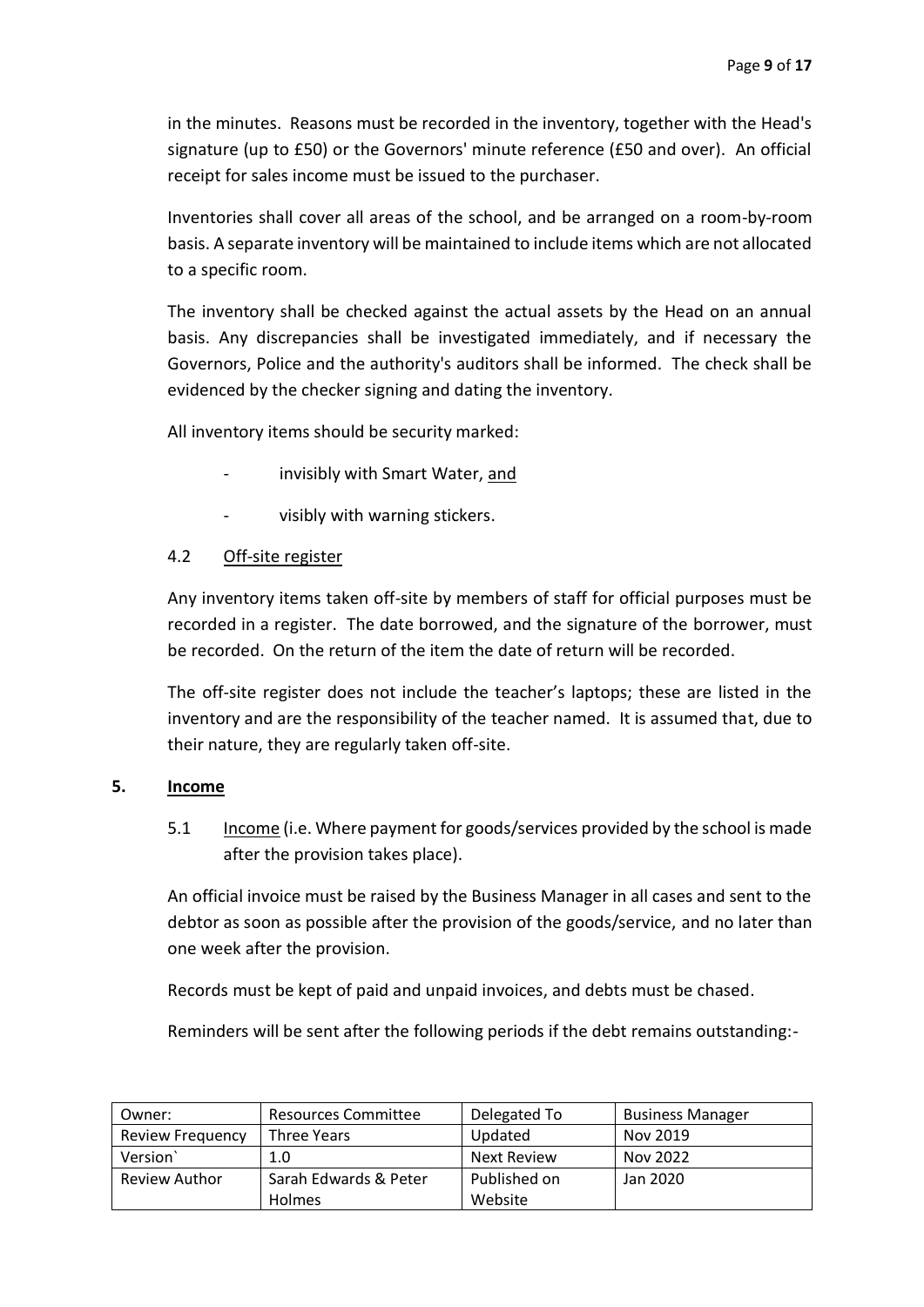1st reminder 28 days

2nd reminder 56 days

If after 84 days the debt remains unpaid, consideration will be given by the Head and/or Governors to writing the debt off in accordance with the following limits:-

- up to £50 Head may authorise write-off
- up to £100 Chair of Governors may authorise write-off
- £100 and over full Governing Body may authorise write-off.

In each case, the possibility of taking legal action to recover the debt must be considered by Head, Chairman, and Governors as appropriate.

As well as sending formal reminders, efforts must be made by the school to contact the debtor in order to secure recovery of the debt. If payment has not been received after 28 days of raising the invoice, no further goods or services must be provided until the outstanding debt is settled.

5.2 Cash income (i.e. where payment is received at the time goods/services are provided).

An official receipt must be automatically issued to the payer for all cash payments of £20 and over at the time the payment takes place. Official receipts may also be issued upon request for cheque payments and cash receipts of less that £20. A duplicate copy of issued receipts is retained at the school.

#### 5.3 BACS income

Parents are able to pay by BACS to the Central Account (GCC) for any amounts over £20 ie Jigsaur, Residential, Music Tuition etc

No official receipt is automatically issued to the payer, although can be issued upon request.

#### 5.4 Banking

All income received (cash or cheque) must be banked promptly and intact. No payments may be made out of income collected. A record to evidence the banking must be kept (e.g. stamped paying-in slip).

| Owner:                  | Resources Committee   | Delegated To   | <b>Business Manager</b> |
|-------------------------|-----------------------|----------------|-------------------------|
| <b>Review Frequency</b> | <b>Three Years</b>    | <b>Updated</b> | Nov 2019                |
| Version                 | 1.0                   | Next Review    | Nov 2022                |
| Review Author           | Sarah Edwards & Peter | Published on   | Jan 2020                |
|                         | <b>Holmes</b>         | Website        |                         |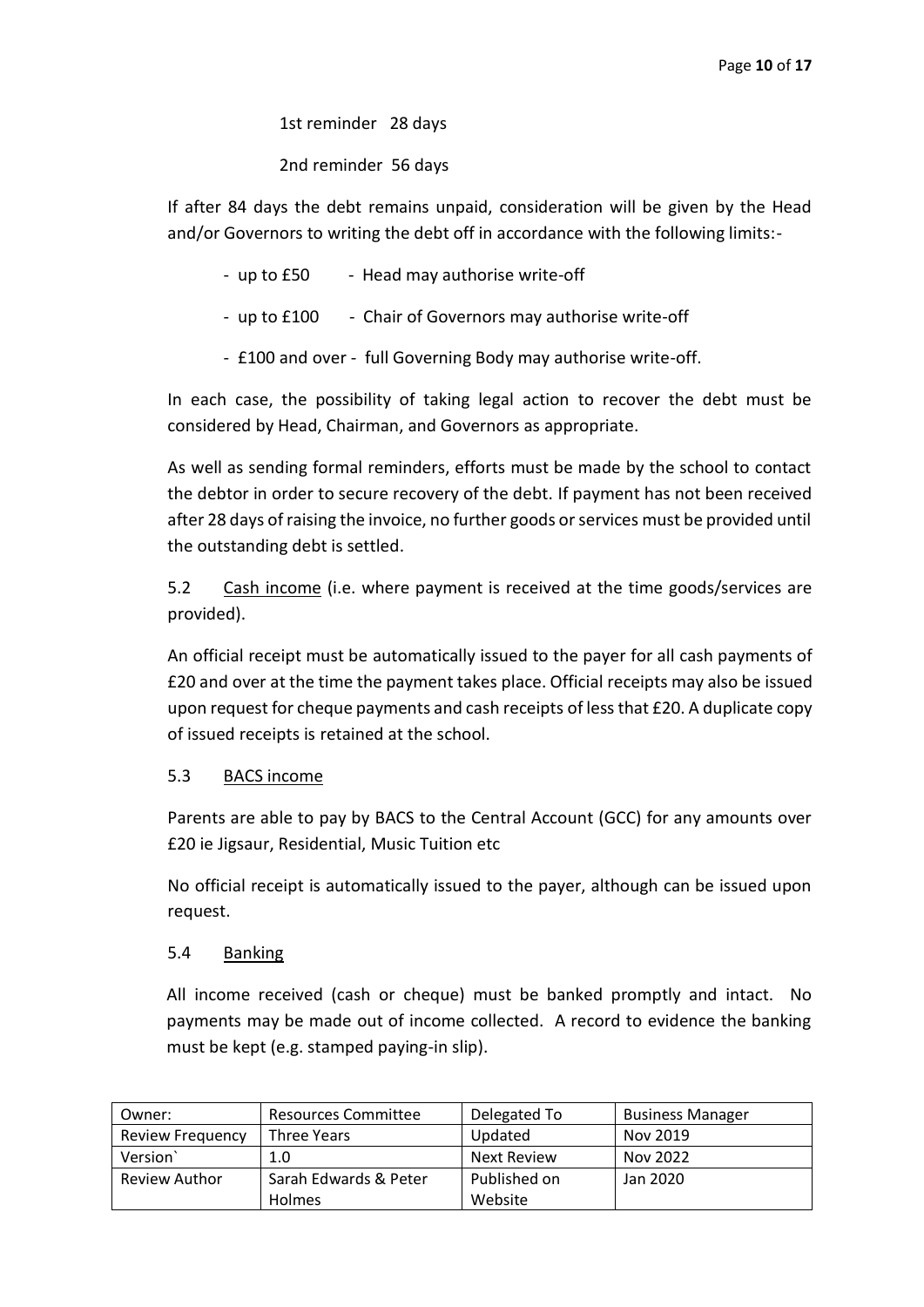## 5.5 Charging policy

The full Governing Body will set a charging policy to cover:-

- **lettings**
- school trips
- music tuition
	- Swimming lessons

The charging policy will be reviewed annually by the Governing Body. Charges levied by the school will be in line with this policy.

## 5.6 Donations

Donations from any sources must be acknowledged by the issue of an official receipt to the payer. All donations must be banked promptly and intact.

## 5.7 Official Capitation and School Fund income

All income used to offset expenditure incurred on the capitation budget (e.g. lettings, school trips, music tuition) must be paid into the official Central Account (GCC) and coded to an appropriate income code. Monies received from any sales of school equipment must similarly be paid into the County Fund.

Donations may be paid into the Central Account or the School Fund dependent upon the wishes of the donor which must be ascertained beforehand.

## 5.8 Cash and cheques received from pupils

All income received from pupils in class must be handed over to the School Secretary each morning and recorded in the relevant Income Control Sheet. The School Secretary will issue an official receipt for any income exceeding £20, and the Income Control sheet will be kept in the office. No pots of cash should be kept in the classrooms.

#### 5.9 Security of receipt books and tickets

All unused receipts to be used to acknowledge receipt of income, must be held securely in the school office.

| Owner:                  | Resources Committee   | Delegated To | <b>Business Manager</b> |
|-------------------------|-----------------------|--------------|-------------------------|
| <b>Review Frequency</b> | Three Years           | Updated      | Nov 2019                |
| Version                 | 1.0                   | Next Review  | Nov 2022                |
| <b>Review Author</b>    | Sarah Edwards & Peter | Published on | Jan 2020                |
|                         | Holmes                | Website      |                         |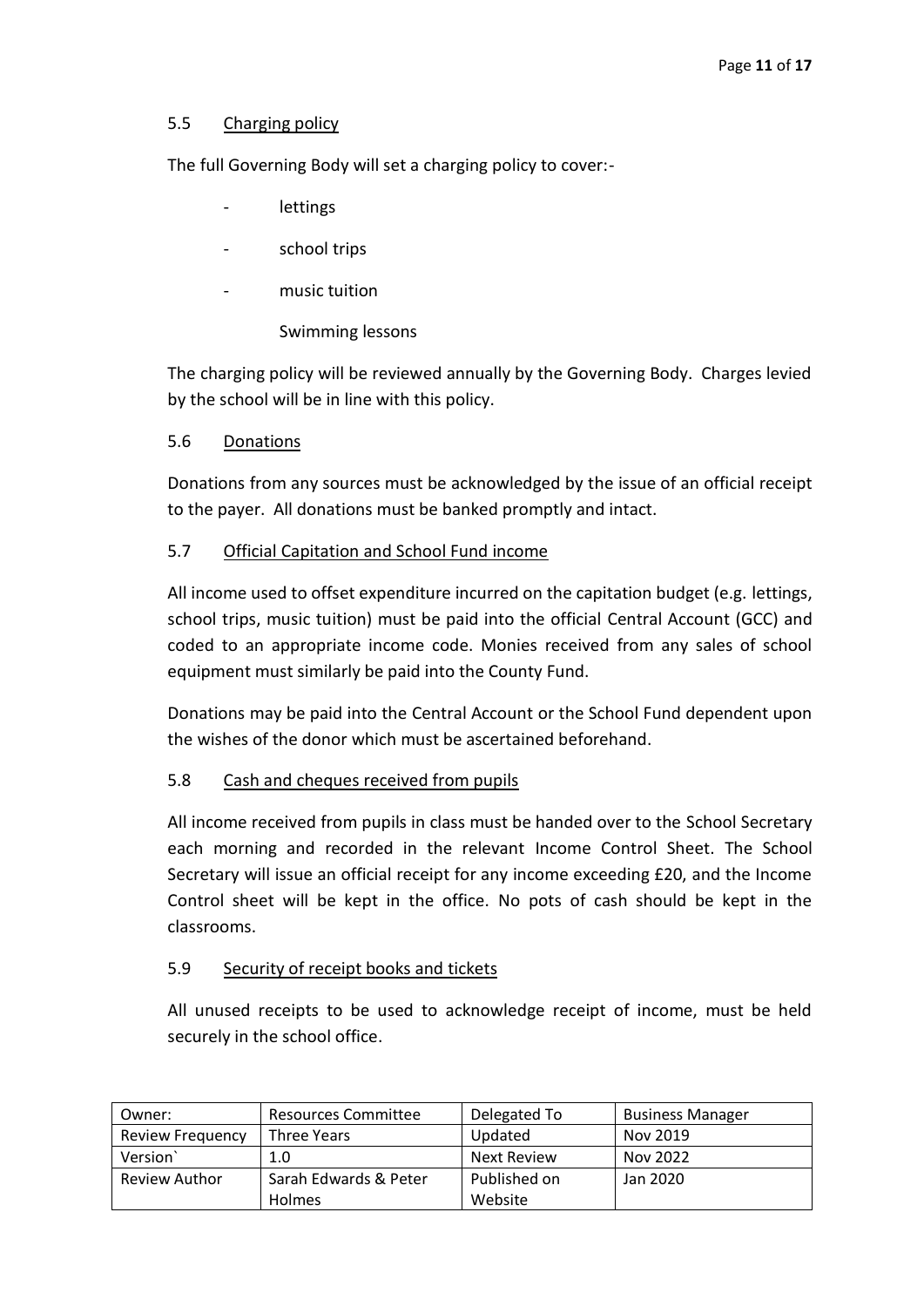## **6. Purchasing**

### 6.1 Ordering

School procedures for purchasing should ensure that purchases are as required and are for bone-fide purposes.

Orders should be processed by the Business Manager after initial approval by budget holders has been sought and given. The official order produced from FMS must be signed by the budget holder before it is sent to the supplier. If an order has been placed over the telephone an official confirmatory order must be sent.

Official orders must not be used to procure goods for private purposes.

Official order stationery must be held in a secure location.

Copies of all official orders placed must be retained on file at the school by the Business Manager.

When placing orders, it is the responsibility of the initiator to ensure that Gloucestershire County Council Financial Regulations and Standing Orders are adhered to.

(Please note, further information on Gloucestershire County Council Contract Standing Orders can be found in Annex D of the Schools Financing Scheme:

<http://www.gloucestershire.gov.uk/schoolsnet/index.cfm?articleid=19626> )

#### 6.2 Quotations/tenders

Financial Regulations - for orders for goods/services under £50,000:

- £1,000 £10,000 at least three prices to be examined and retained, these prices may be taken from suppliers' written or verbal quotations or catalogues/price list. Where an existing contractor has shown previous value for money and excellent track record within school with a quote under £10,000 then three prices may be wavered to expedite the work. A written agreement from the Headteacher will be obtained and reported to the Governors Resources Committee.
- £10,001 £50,000 independent written evidence of at least three prices should be obtained and retained.

| Owner:                  | Resources Committee   | Delegated To       | <b>Business Manager</b> |
|-------------------------|-----------------------|--------------------|-------------------------|
| <b>Review Frequency</b> | <b>Three Years</b>    | Updated            | Nov 2019                |
| Version                 | 1.0                   | <b>Next Review</b> | Nov 2022                |
| Review Author           | Sarah Edwards & Peter | Published on       | Jan 2020                |
|                         | Holmes                | Website            |                         |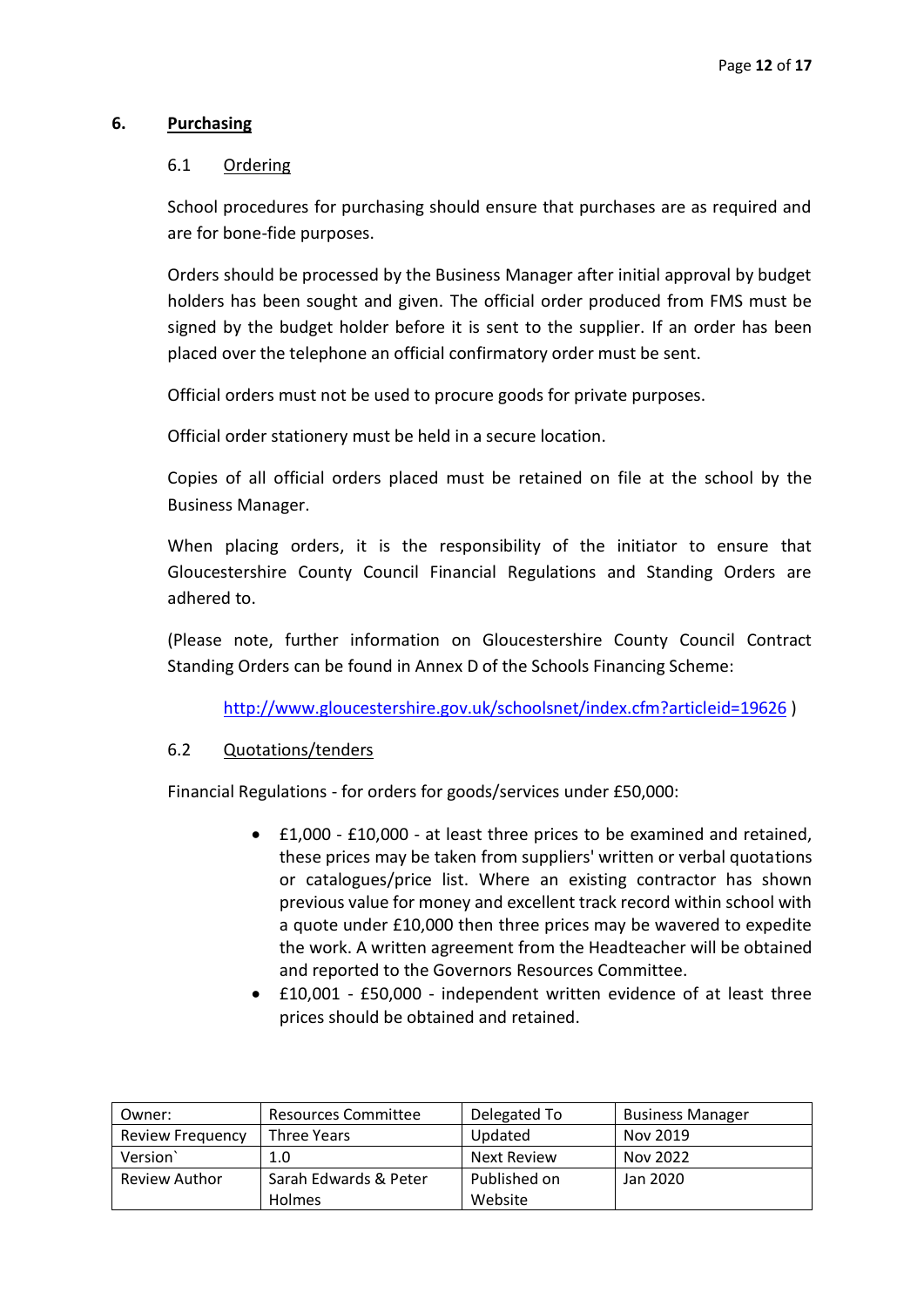*Independent written evidence means quotations provided on suppliers' headed notepaper.*

Standing Orders - for orders for goods/services over £50,000.

Tenders should be invited in one of three ways, and in accordance with specific Standing Orders.

- from at least three contractors included on a standing list SO49, or where no standing list exists
- from at least three appropriate contractors SO.5O, or
- by open competition by advertisement in local newspaper or appropriate journal - SO.51.

These types of purchases are usually related to the school buildings and the Local Authority will invite the tenders and decide on the final contractor.

## 6.3 Governor involvement

As well as ensuring that the above have been adhered to, it is the responsibility of the Headteacher to ensure that Governors are consulted in the following circumstances:-

- o On purchasing decisions when the estimated cost of one item exceeds £1,000
- $\circ$  Review of quotations obtained where estimated costs exceed £10,000.
- $\circ$  Review of quotations when the lowest quote is not the most suitable or the pre-requisite number of quotes could not be obtained. In such circumstances the Governors should formally authorise a waiver of the regulations, either prior to the purchase or retrospectively, if necessary.

#### 6.4 Receipt of goods

Once items ordered have been received, a member of staff must ensure that items delivered correspond to details contained in the delivery note. Upon examination of goods the Business Manager must ensure that both quality and quantity are appropriate.

#### 6.5 Invoice check and authorisation

Invoices received must be checked to both copy orders and delivery notes to ensure that invoices relate to goods ordered and delivered. Invoices should also be checked

| Owner:                  | Resources Committee   | Delegated To | <b>Business Manager</b> |
|-------------------------|-----------------------|--------------|-------------------------|
| <b>Review Frequency</b> | <b>Three Years</b>    | Updated      | Nov 2019                |
| Version                 | 1.0                   | Next Review  | Nov 2022                |
| <b>Review Author</b>    | Sarah Edwards & Peter | Published on | Jan 2020                |
|                         | <b>Holmes</b>         | Website      |                         |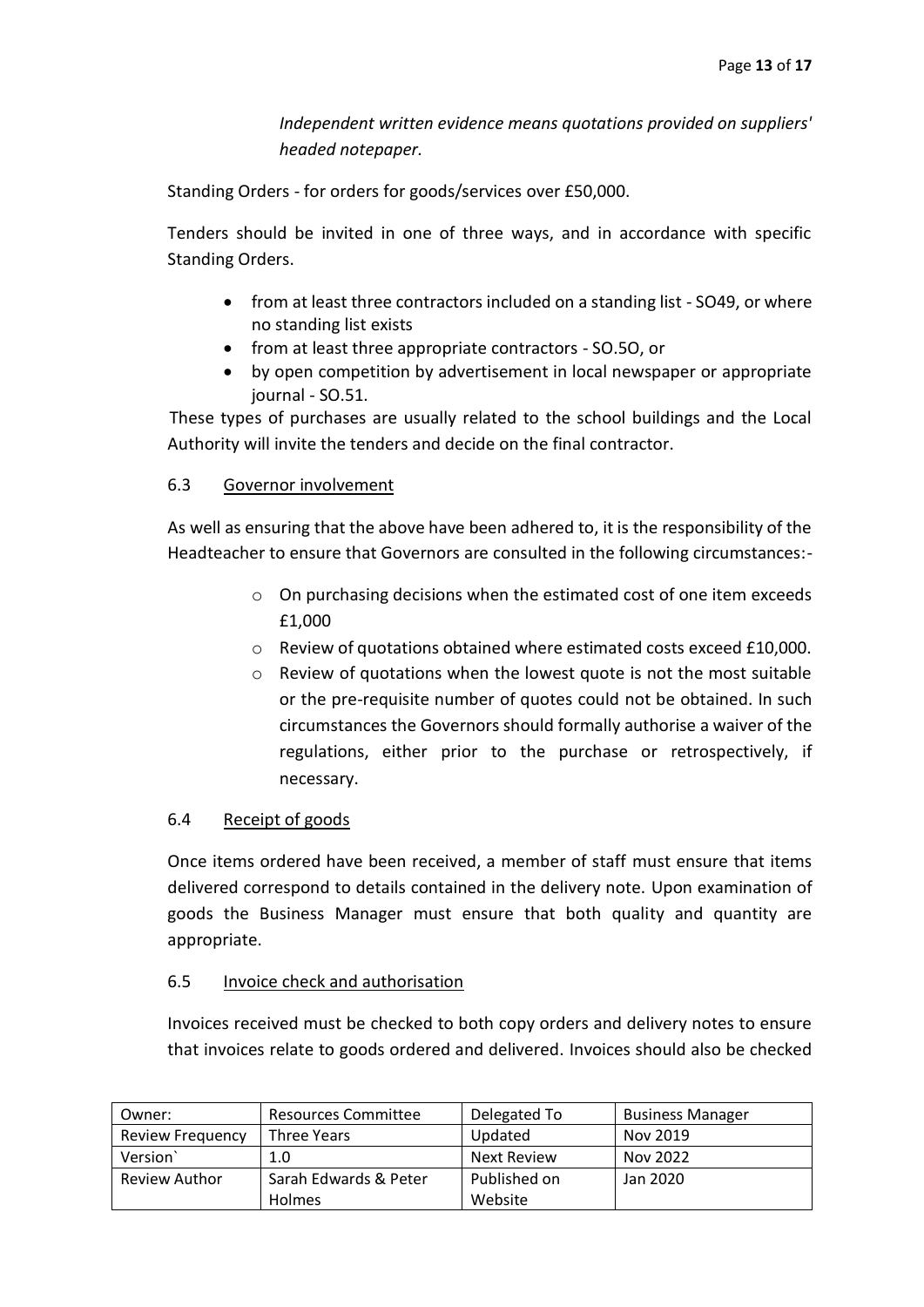for arithmetical correctness. All invoices authorised for payment by the headteacher on FMS before being sent to GCC for payment.

Invoices received must be recorded in FMS within 30 days of the invoice date by the Business Manager (to align with GCC's T&C).

## 6.6 Petty Cash

Day to day operation of the petty cash account is the responsibility of the Business Manager.

All petty cash expenditure, and reimbursement income, must be promptly recorded in the petty cash record.

Reimbursement must be claimed monthly or when one-third of the imprest advance has been used. The Head (or Deputy Head in the Head's absence) must certify the reimbursement claim.

Each time a reimbursement claim is submitted, the Business Manager must complete a reconciliation ensuring that cash expended, plus cash in hand or at bank, equals the amount of the advance.

All members of staff who wish to purchase items from the petty cash account must obtain prior approval from the Head. Vouchers (receipts, paid invoices etc.) to evidence the payment must be presented to the Business Manager by members of staff when reclaiming cash from the account. These vouchers must be retained by the Business Manager and filed with the reimbursement claim.

In normal circumstances individual purchases from petty cash must not exceed £60. In exceptional circumstances payments up to £100 may be made, with the express prior approval of the Head. Such payments should be for emergencies only and should not simply result from a lack of planning.

All cash and cheque books held must be retained securely.

#### **7. Register of Pecuniary and Other Interests**

It is a requirement for all schools to maintain such a Register.

- 7.1 Persons to be included:-
	- 1. All Governors

| Owner:                  | Resources Committee   | Delegated To | <b>Business Manager</b> |
|-------------------------|-----------------------|--------------|-------------------------|
| <b>Review Frequency</b> | Three Years           | Updated      | Nov 2019                |
| Version                 | 1.0                   | Next Review  | Nov 2022                |
| <b>Review Author</b>    | Sarah Edwards & Peter | Published on | Jan 2020                |
|                         | Holmes                | Website      |                         |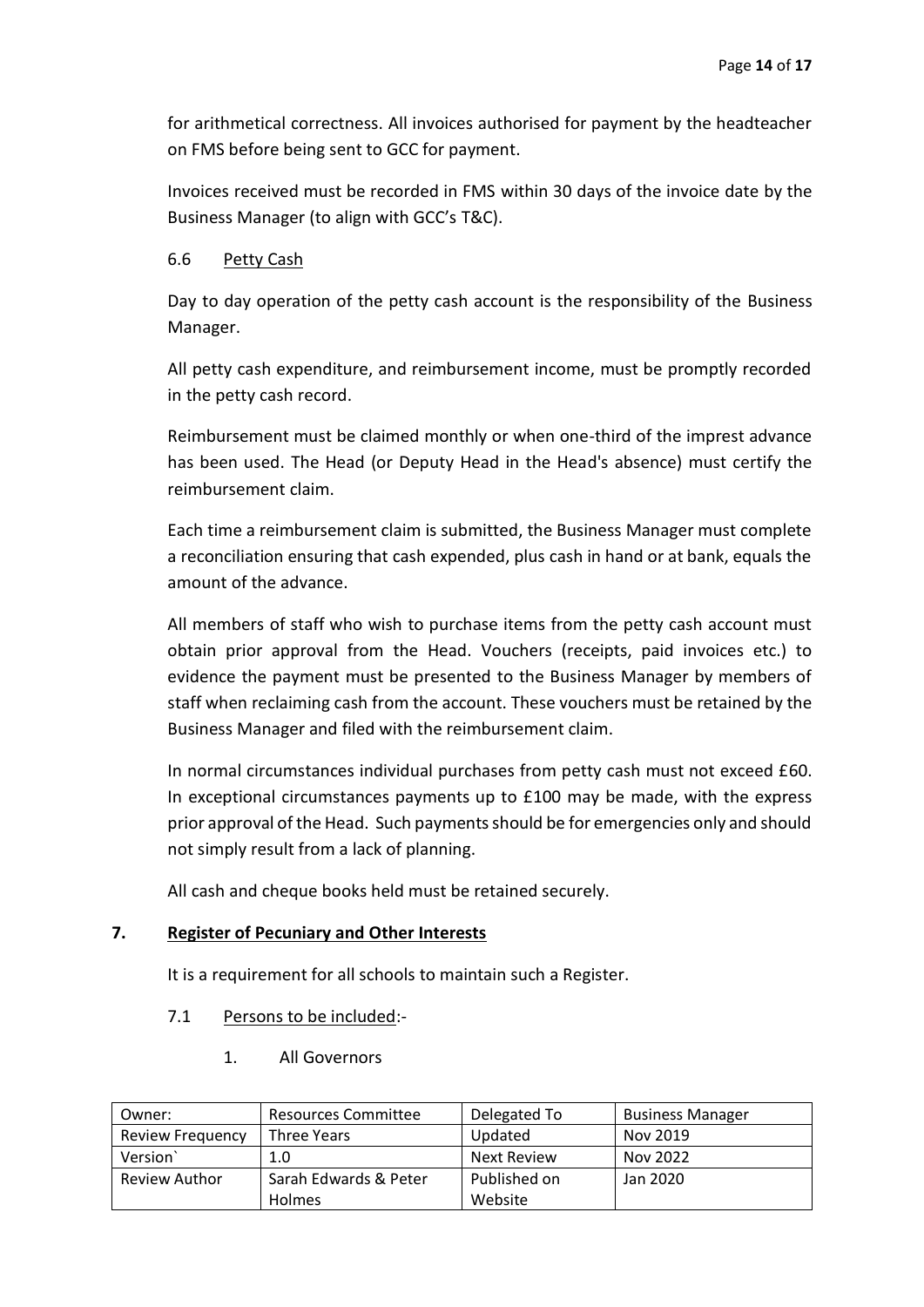- 2. Headteacher
- 3. All senior staff (e.g. Deputy Head, Business Manager)

## 7.2 Interests to be recorded

The basic principle to be followed is that any interest should be recorded which could be seen to improperly influence any decisions taken, pecuniary or otherwise, regarding the operation of the school.

Examples of such improper influence might be:-

- to purchase goods or materials from a company in which a Governor/senior member of staff has a financial interest without going through the correct procedure of obtaining competitive prices;
- promoting member of staff who has close personal relationship (spouse, partner, son, daughter etc.) with Governor/senior member of staff, without going through correct procedure of recruitment and selection.

There can never be a definitive, comprehensive list of the interests which should be recorded, but the following is intended to give some guidance:

- having a financial, or other, interest in an organisation which could feasibly be in a position to supply goods/services to the school e.g.
- building contractors
- plumbing contractors
- electrical contractors
- audio/visual goods suppliers (e.g. T.V.s, video recorders, hi-fi etc.)
- repair/maintenance of equipment (electrical and other)
- suppliers of computer hardware and software
- suppliers of stationery
- suppliers of educational equipment (e.g. P.E. equipment)
- suppliers of furniture, fittings, carpets, curtains etc.

| Owner:                  | Resources Committee   | Delegated To | <b>Business Manager</b> |
|-------------------------|-----------------------|--------------|-------------------------|
| <b>Review Frequency</b> | <b>Three Years</b>    | Updated      | Nov 2019                |
| Version                 | 1.0                   | Next Review  | Nov 2022                |
| <b>Review Author</b>    | Sarah Edwards & Peter | Published on | Jan 2020                |
|                         | Holmes                | Website      |                         |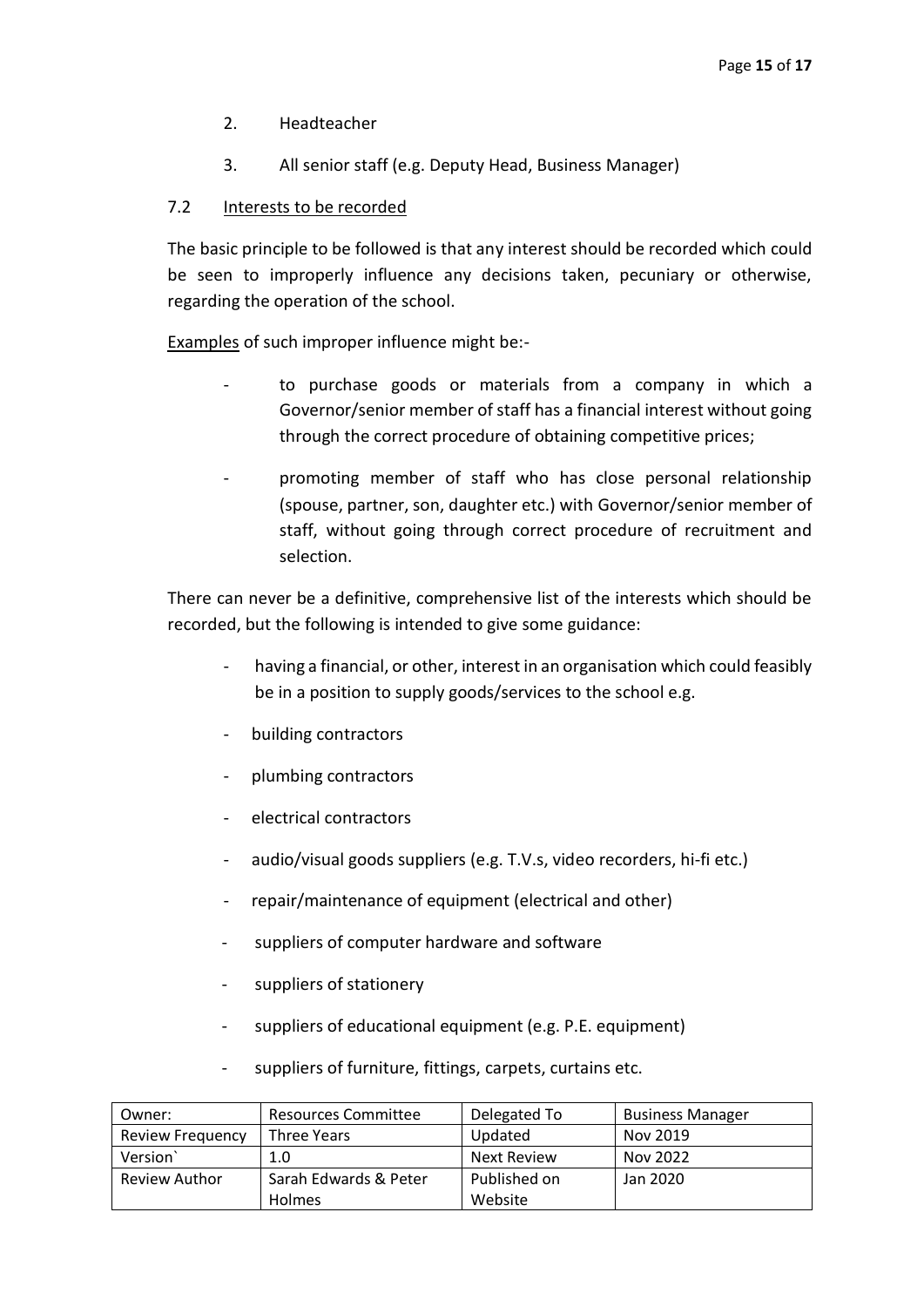- decorating contractors
- catering contractors
- suppliers of provisions
- suppliers of clothing
- suppliers of building materials
- suppliers of catering equipment
- suppliers of fuel
- suppliers of vehicles
- suppliers of books
- grounds maintenance contractors
- gardening contractors
- suppliers of grounds/garden maintenance equipment
- suppliers of plants, trees, seeds etc.
- suppliers of heating equipment
- suppliers of lighting equipment
- suppliers of musical instruments
- suppliers of insurance
- consultants (e.g. legal, financial, training, property)
- suppliers of security services and supplies
- suppliers of art materials
- suppliers of telecommunications equipment
- suppliers of photographic equipment
- transport contractors (e.g. coaches, taxis etc.)

| Owner:                  | Resources Committee   | Delegated To | <b>Business Manager</b> |
|-------------------------|-----------------------|--------------|-------------------------|
| <b>Review Frequency</b> | <b>Three Years</b>    | Updated      | Nov 2019                |
| Version <sup>'</sup>    | 1.0                   | Next Review  | Nov 2022                |
| Review Author           | Sarah Edwards & Peter | Published on | Jan 2020                |
|                         | <b>Holmes</b>         | Website      |                         |